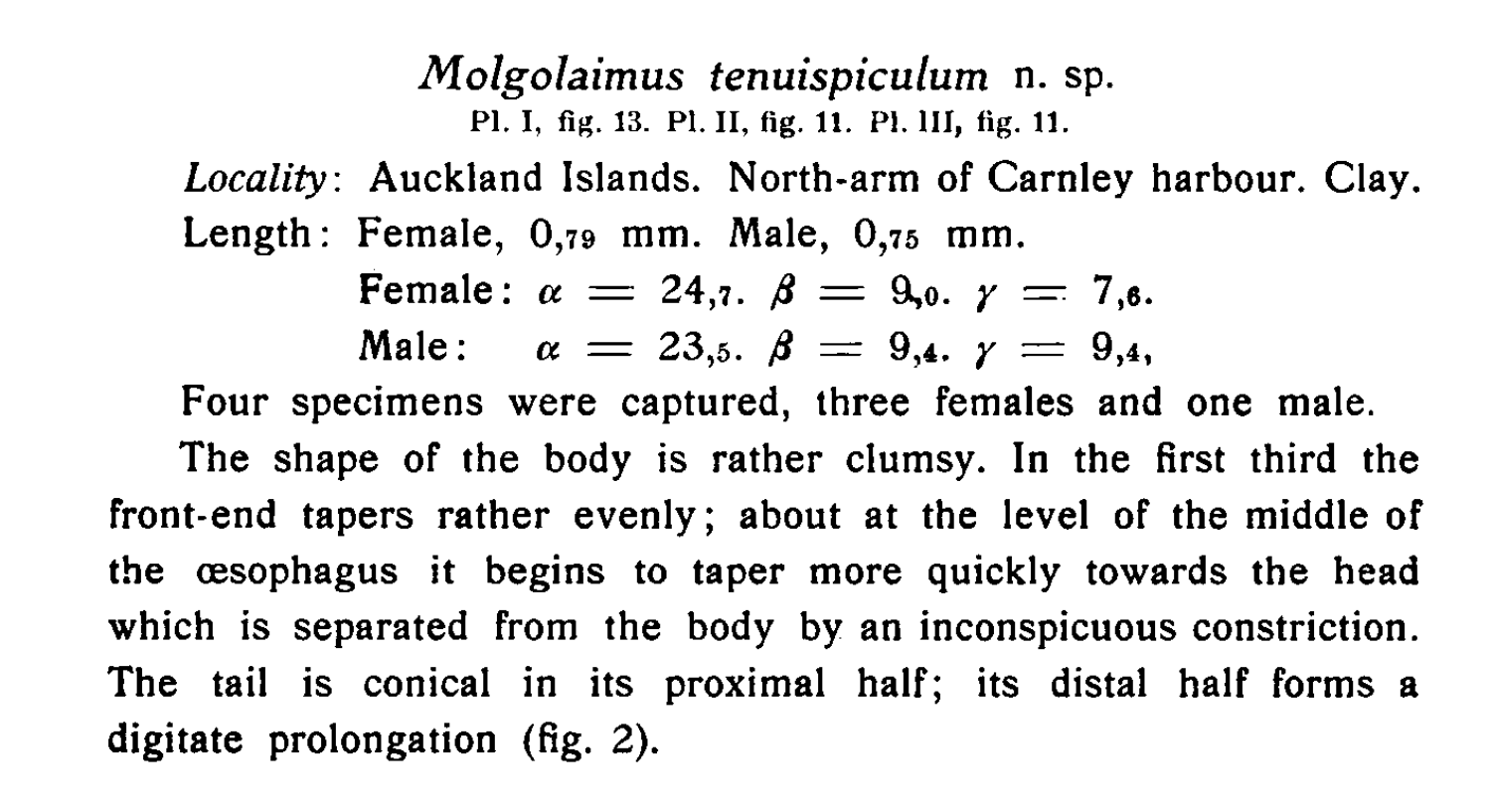The cuticle is smooth or possibly provided with exceedingly delicate transverse striæ. Under high magnifying power (Apochr. 2 mm) it seemed to me as if such a striation was perceivable, but it is pos-

sible that this was due to the pigment granules in the subcuticular layer. With certainty I was not able to settle this question. Setæ seem to be entirely lacking. not only on the body but even on the head. Nor have I been able to see any lips or papillæ. Eyes and lateral organs likewise seem to lack. There is no buccal cavity; the entrance to the mouth is only like a prick of a needle. Regarding this feature and the structure of the  $\text{u}$ sophagus I consider it probable that the animal is feeding excusively upon liquids.

> The œsophagus is at its base. provided with a conspicuous bulb of globular shape, the interior of which forms a rather spacious cavity. For the rest the oesophagus seems to be rather thin, but it is very indistinct in Fig. 1. Molgolaimus tenuispicuthe distal two thirds so that



it has been impossible to me to ascertain whether another bulb is found near the middle or not. No nerve ring was observed. Ventral gland seems to be lacking.

The female organs are symmetrical and the ovaries reflexed. Only one shell-egg has been observed in each of the branches of the uterus. The vulva is found somewhat cephalad to the middle of the body. In a female the length of which makes  $0,79$  mm the vulva was situated 360  $\mu$  from the front end. The spicules are exceedingly long and filiform; they are highly flexible as is seen in fig. 11, PI. III. There is no accessory piece nor supplementary organ.The length

Fig. 2. Molgolaimus tenuispiculum; tail of female.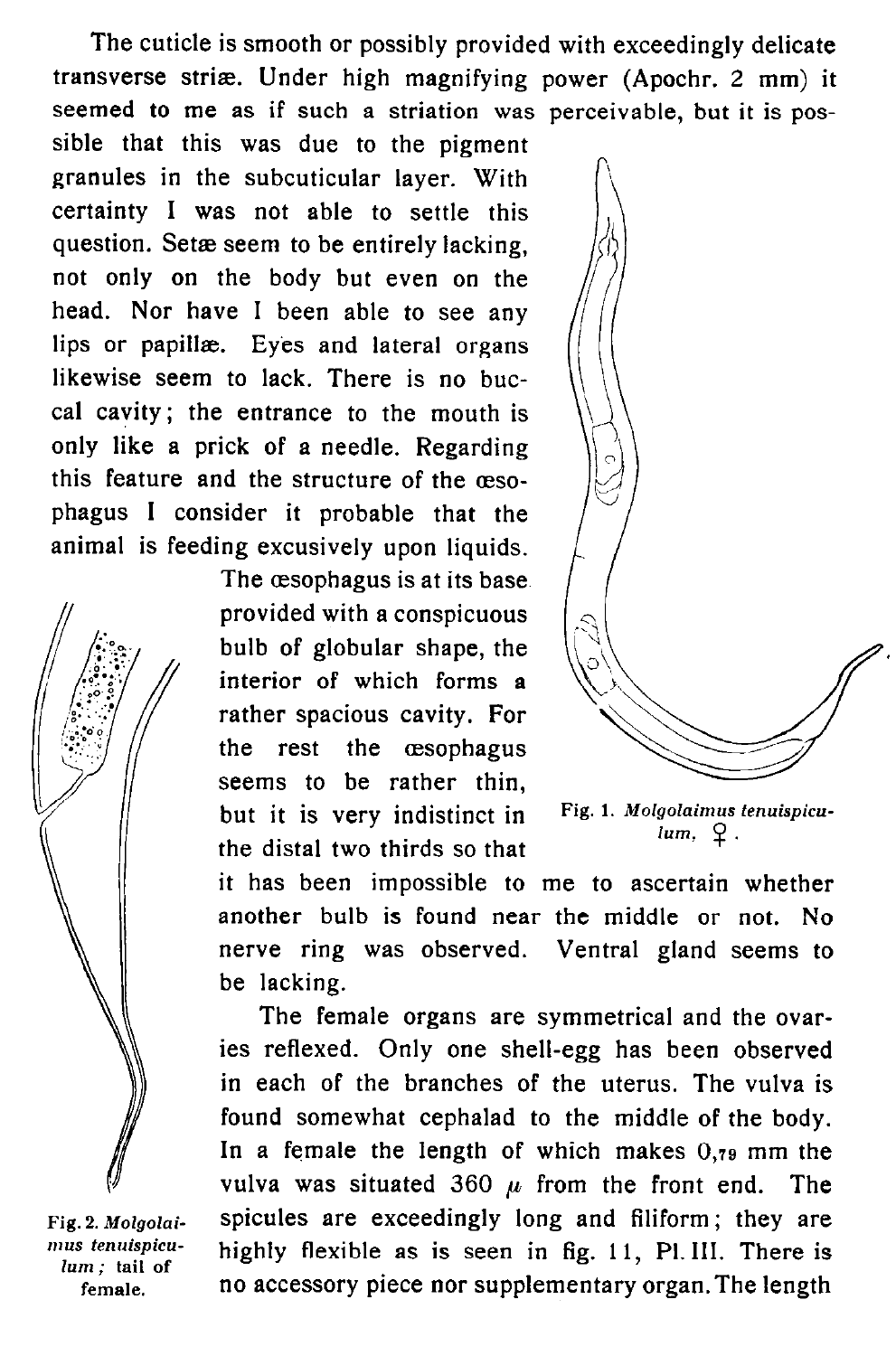of the spicules makes 163  $\mu$ . Cephalad to the anogenital aperture two tiny masculine papillæ are seen the most caudad of which is situated 9  $\mu$  from the anus, the other one 12  $\mu$  more cephalad. The hind-part of the body of the male is strongly curved; only the tail itself is almost straight, a feature not common among Nematodes.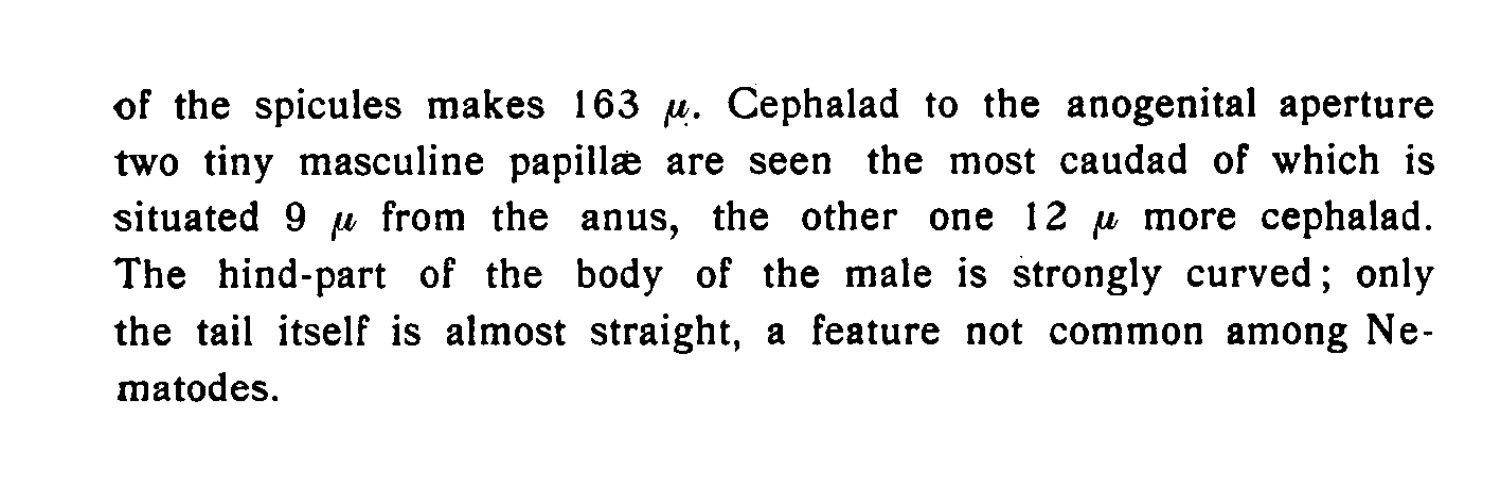

Zeiss Apochr. Molgolaimus tenuispiculum n. g. n. sp. Front end.  $13.$ 2 mm. Comp. Oc. 4.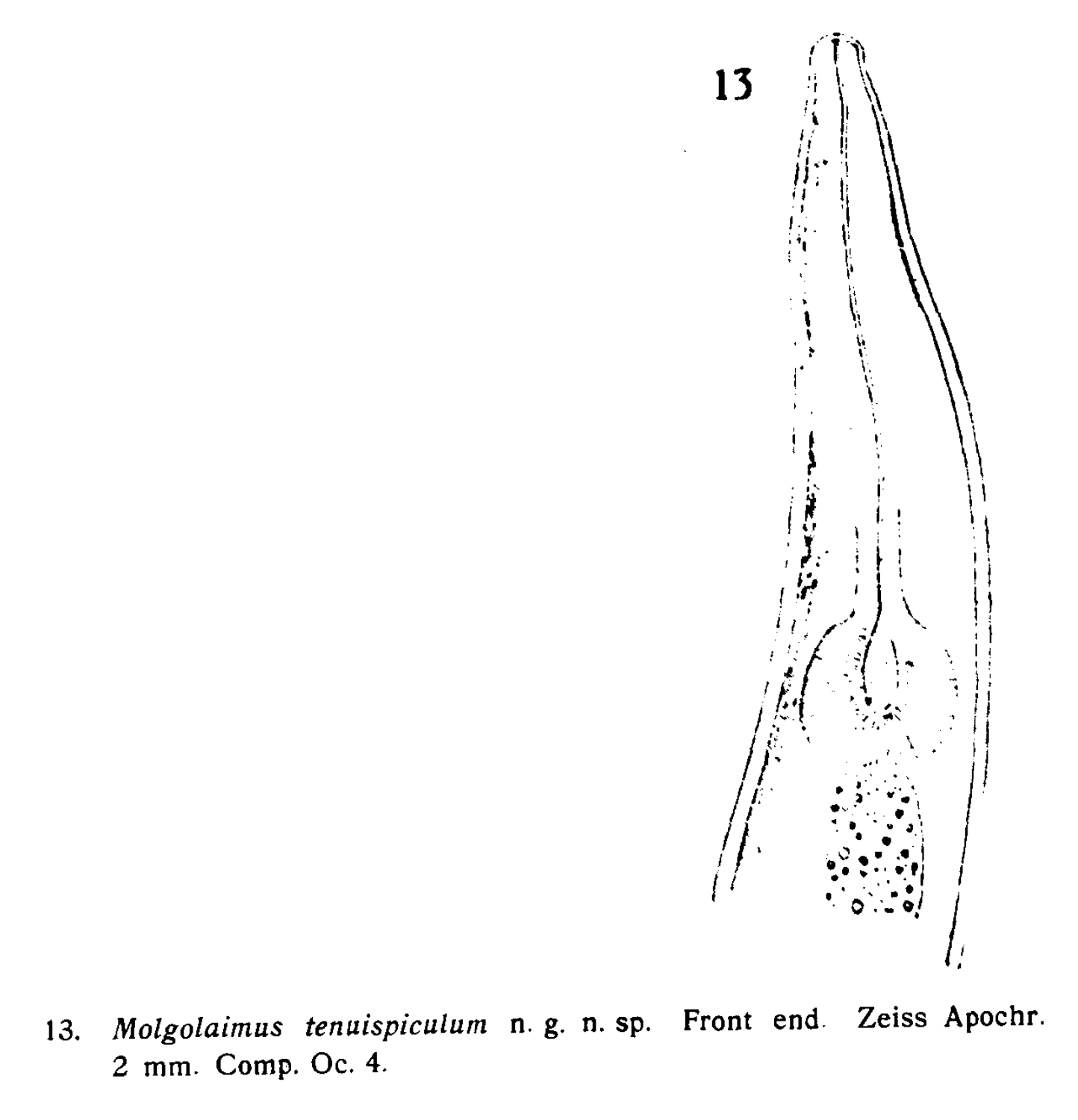

11

Molgolaimus tenuispiculum n. g. n. sp. Ovarium. Zeiss Apochr. 3 mm. Comp. Oc. 4.